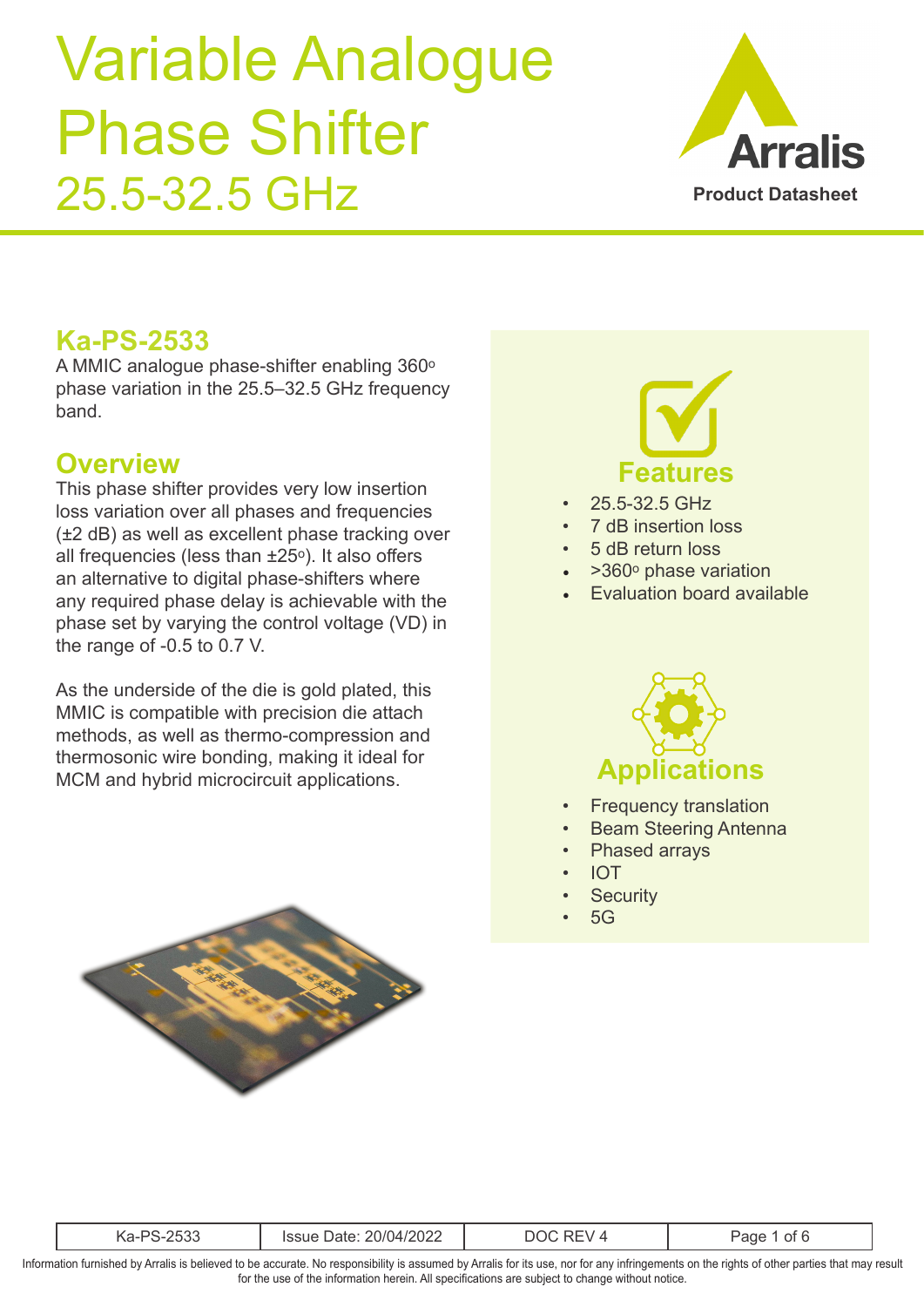

### **Specification Overview**

| <b>Parameter</b>                                                  | Min    | Tvp | Max  | Unit           | <b>Notes</b>                               |
|-------------------------------------------------------------------|--------|-----|------|----------------|--------------------------------------------|
| Frequency                                                         | 25.5   |     | 32.5 | (GHz)          | All tests carried out<br>at $25^{\circ}$ C |
| <b>Phase Variation</b>                                            | 0      |     | 360  | <b>Degrees</b> |                                            |
| Insertion Loss                                                    | 5      |     | 10   | (dB)           |                                            |
| <b>Insertion Loss Variation</b><br>(over frequency, all voltages) |        |     | ±2   | (dB)           |                                            |
| <b>Phase Variation</b><br>(over frequency, all voltages)          |        |     | ±25  | Degrees        |                                            |
| Control Voltage (VD)                                              | $-0.5$ |     | 0.7  | (V)            |                                            |

### **Absolute Maximum Ratings**

| Parameter                    | Rating                                                |
|------------------------------|-------------------------------------------------------|
| <b>RF Power</b>              | 20 dBm                                                |
| VD                           | 2V                                                    |
| ID                           | 20 mA                                                 |
| <b>Storage Temperature</b>   | -65 $\mathrm{^{\circ}C}$ to +175 $\mathrm{^{\circ}C}$ |
| <b>Channel Temperature</b>   | $+175^{\circ}$ C                                      |
| <b>Operating Temperature</b> | $-40^{\circ}$ C to $+85^{\circ}$ C                    |



**CAUTION! ESD - Sensitive Device**  ESD (electrostatic discharge) sensitive device. Charged devices and circuit boards can discharge without detection. Although this product features proprietary protection circuitry, damage may occur on devices subjected to ESD. Proper ESD precautions should be taken to avoid performance degradation or loss of functionality.

| $- - -$ | ור |
|---------|----|
|         |    |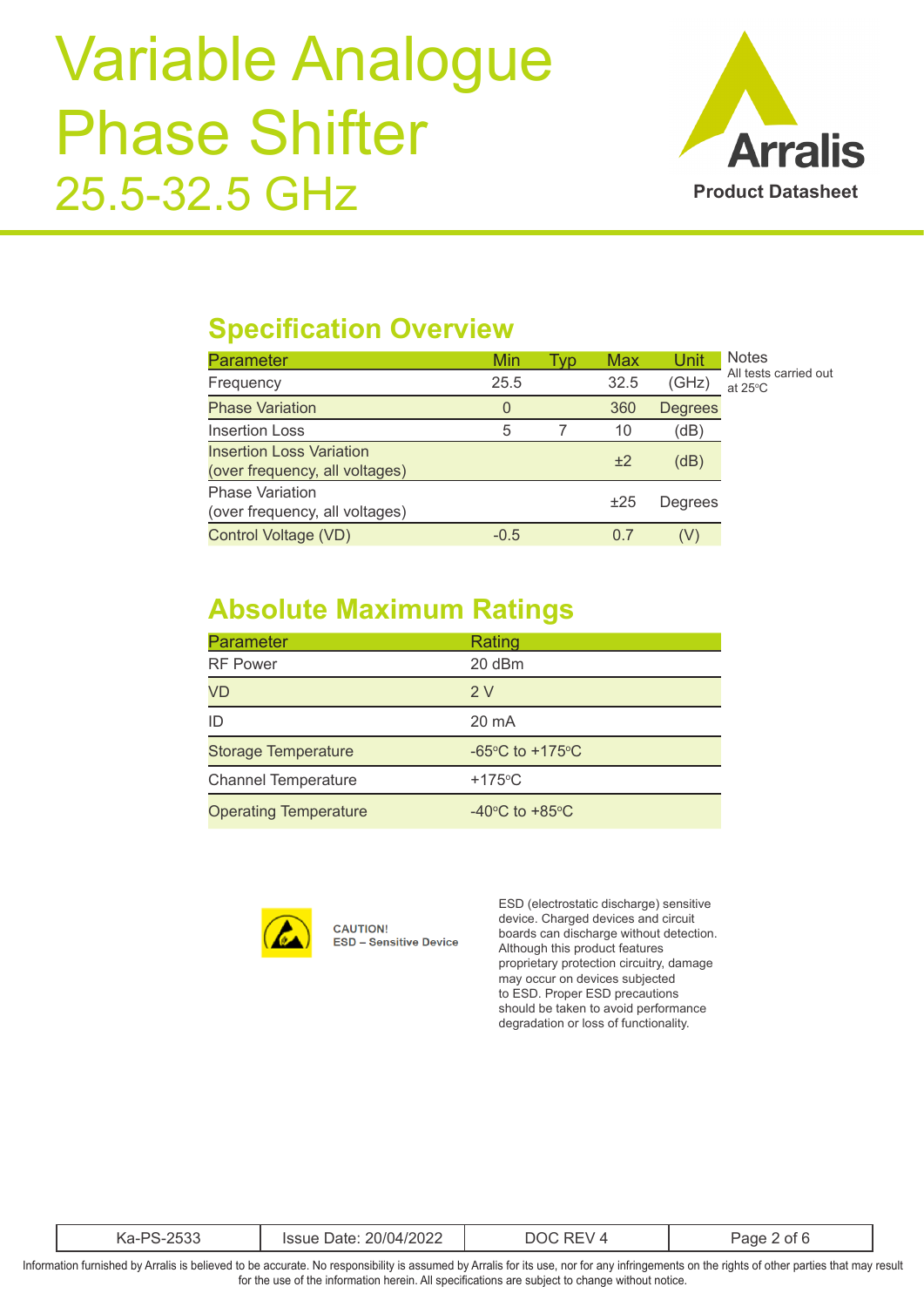

#### **Measured Performance Data**

Test conditions: 25.5-32.5 GHz frequency band; -0.5-0.7 V control voltage variation

#### **Insertion Loss**



#### **Output Return Loss**



| 1202 <sup>o</sup><br>$\cap$ $\cap$ $\cap$<br>/1/(14 ا<br>`SSUE<br>м<br>uate:<br>ZUZZ<br>`\a<br>uuu |
|----------------------------------------------------------------------------------------------------|
|----------------------------------------------------------------------------------------------------|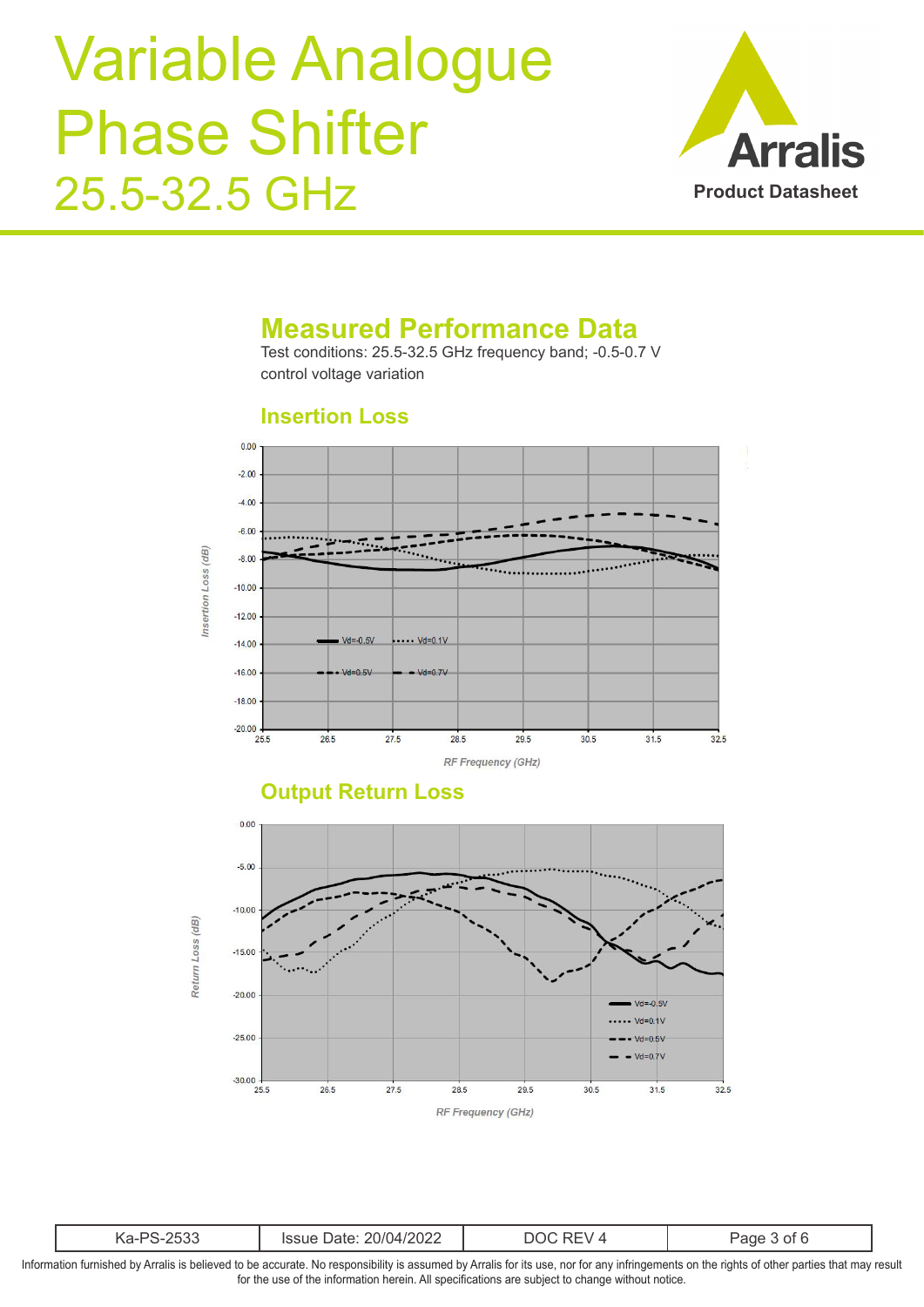



#### **Absolute Phase Shift**



|  | ່າ | .<br>202 <sub>4</sub><br>. |  | . |
|--|----|----------------------------|--|---|
|--|----|----------------------------|--|---|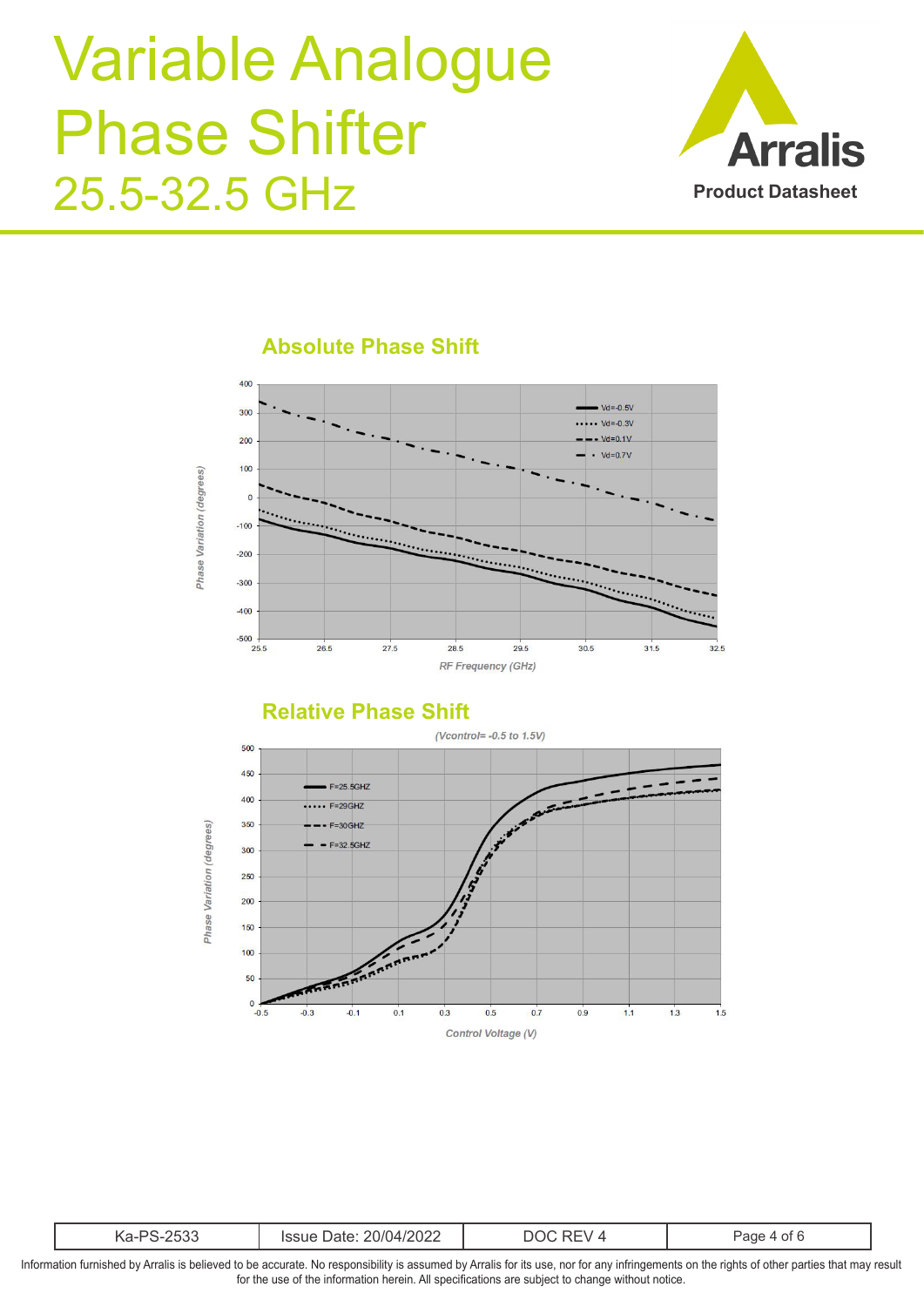

## **Outline Drawing**



#### **Notes**

- 1. All dimensions are in um
- 2. Typical DC bond pads are 86 x 83 um square
- 3. RF bond pads are 105 x 136 um square
- 4. Gold backside metallisation
- 5. Backside metal is ground
- 6. Die thickness is 100 um

Die Packing Information

All dies are delivered using gel-paks unless otherwise requested

| $\cap$ $\cap$ $\cap$<br>∍∩<br>.\d<br>ハン | 20/04/2022<br>'ssue<br>Dalt. | $\mathbf{v}$<br>10 | -<br>. ot F<br>ane |
|-----------------------------------------|------------------------------|--------------------|--------------------|
|-----------------------------------------|------------------------------|--------------------|--------------------|